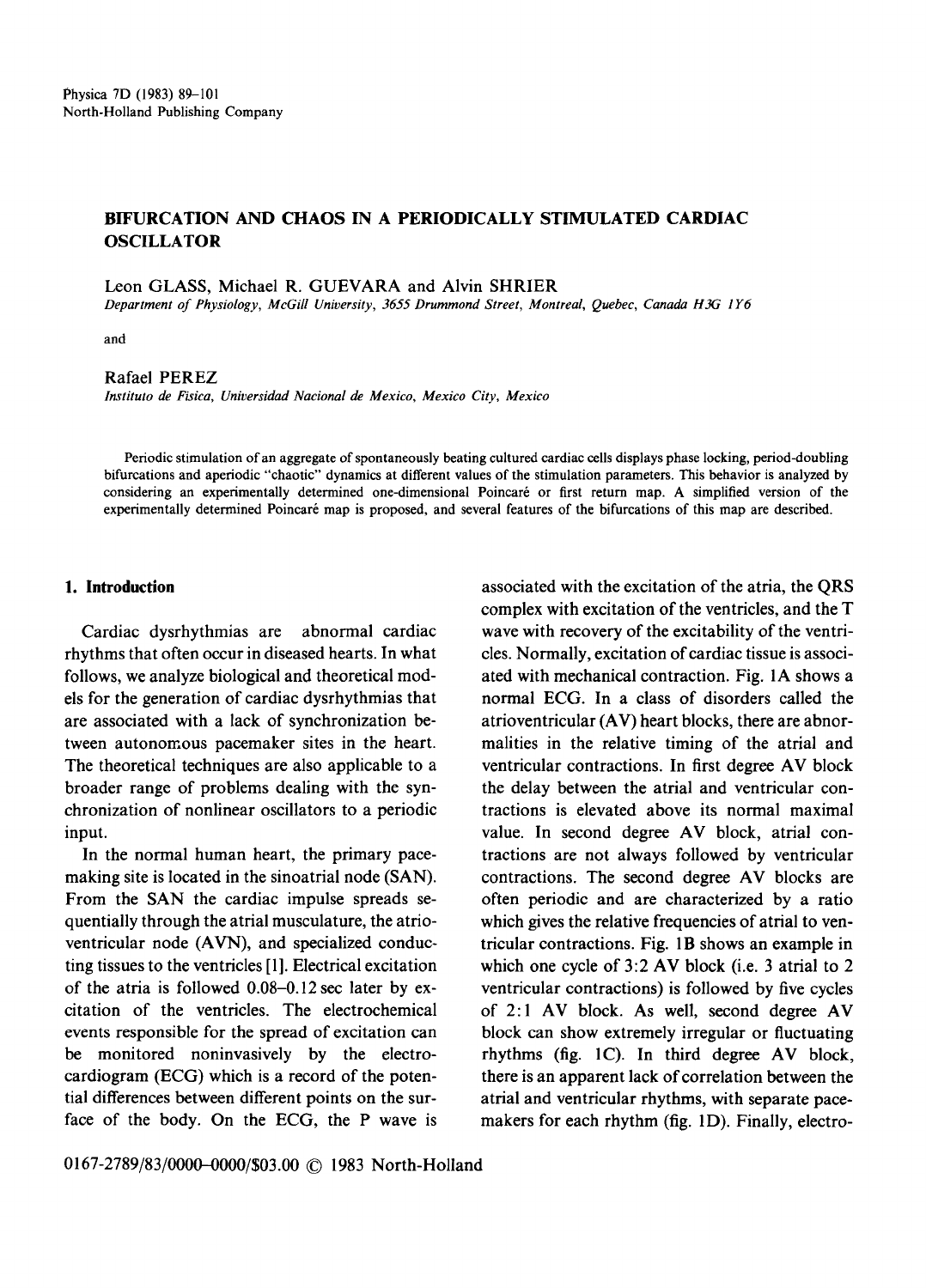

Fig. I. Electrocardiograms illustrating normal and pathological cardiac rhythms. (A) Normal sinus rhythm. Each P wave is followed a fixed time later (the PR interval) by a QRS complex (1:1 ratio in atrioventricular conduction). (B) Second degree AV block with one 3:2 Wenckebach cycle followed by five consecutive 2:1 cycles. In the Wenckebach phenomenon, the PR interval following a dropped ventricular beat gradually increases until a P wave is not followed by a QRS complex (i.e. a ventricular beat is dropped). (C) Second degree AV block showing segments with 2: 1, 4: 3, and 3:2 conduction ratios. (D) Third degree heart block, Note the dissociation of the atrial and ventricular rhythms. (E) Sinus rhythm with alternating PR intervals (2:2 conduction). The laddergrams below the tracings of (B)-(D) schematically show the path of impulse formation and conduction. The small dots in these diagrams show sites of impulse generation, arrows show the spread of excitation, while short dark bars show regions of block of conduction. The sinoatrial node is at the top of the laddergram, the ventricles at the bottom. The time between the heavier vertical lines on the electrocardiographic paper is 0.20 sec, while the voltage difference between adjacent heavier horizontal lines is 0.5 mV. Time intervals in seconds are marked on some panels.  $(A)(D)$  show human electrocardiograms reproduced with permission from [1], while (E) is from a cat reproduced with permission from [2].

cardiograms with alternating PR intervals (2:2 and 4:2 AV block) have been observed in animals [2] and in man  $[3, 4]$ . Fig. 1E shows an instance of 2:2 AV block published in 1910.

A fundamental hypothesis underlying our work is that changes in the cardiac rhythm can be associated with bifurcations in the qualitative dynamics of mathematical models describing generation and conduction of the cardiac impulse. The equations describing the electrical activity of the heart are complex and presumably vary from individual to individual. However, the qualitative features of the dynamics of these equations for the heart, and in particular their bifurcation structure, may well be similar in different individuals. Indeed, cardiac dysrhythmias have been classified by nonmathematicians (i.e. cardiologists) on the basis of their qualitative dynamics [1].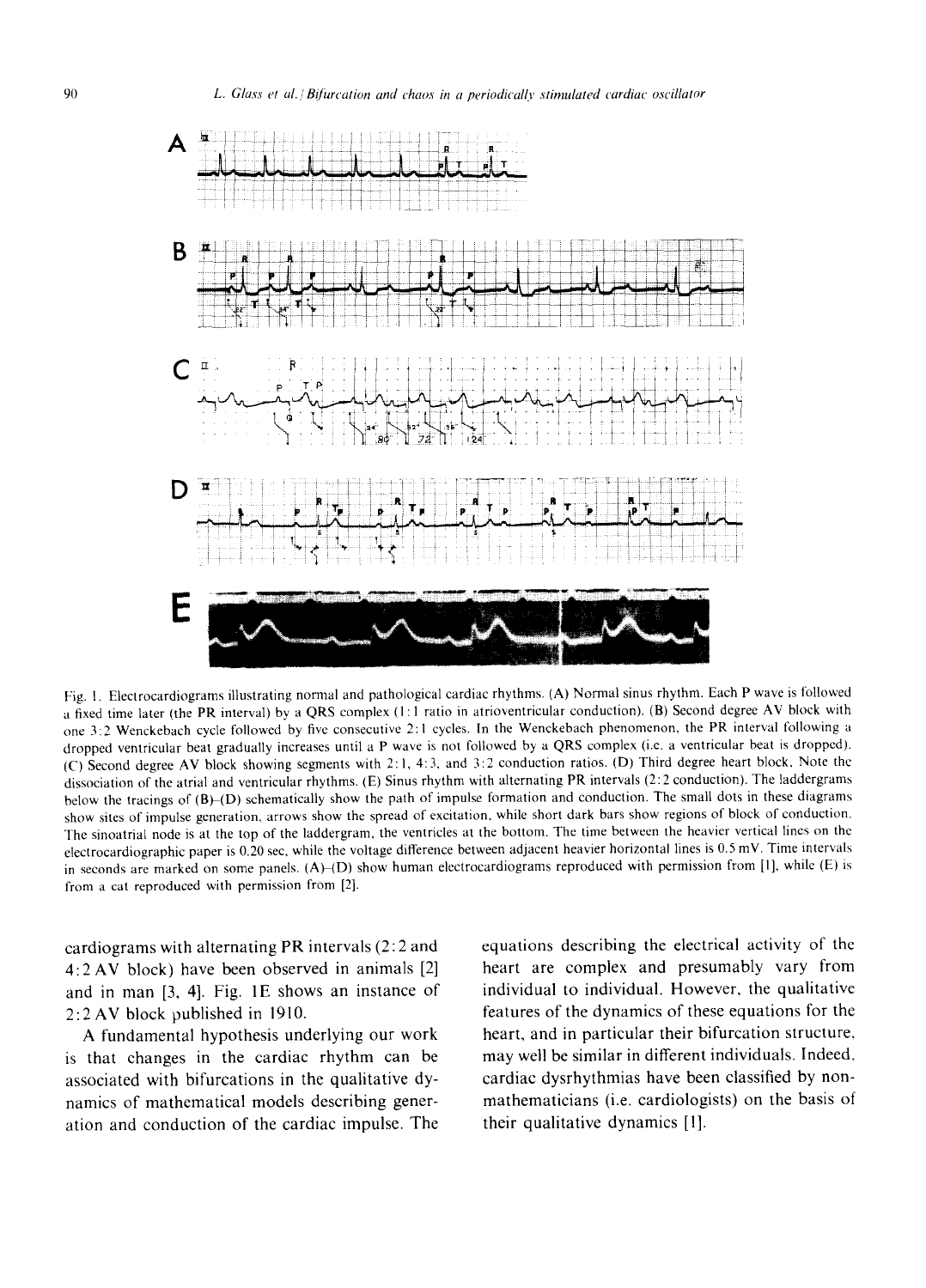An early theoretical study of cardiac dysrhythmias was made by van der Pol and van der Mark in 1928 [5]. They showed that when three nonlinear oscillators (representing pacemaker sites of the heart) are coupled together, many different rhythms similar to the AV blocks can be observed as the relative frequencies and coupling parameters of the oscillators are varied. This pioneering work has since been extended by other researchers using analogue and digital models [6, 7]. As well, physiological studies have provided additional evidence that the canine heart contains a subsidiary pacemaker situated just below the AVN [8, 9]. However, most cardiac electrophysiologists ascribe the AV heart blocks to blocked conduction in the region of AVN [1], where there is assumed to be impulse conduction but no impulse generation. Mathematical models for this situation show correspondences with the AV heart blocks but do not show patterns with alternating PR intervals [10-12]. Our emphasis in the current work is on the effects of periodic stimulation of an autonomous cardiac oscillator. This situation may be applicable to the AV heart blocks, and also is relevant to a wide range of other situations, such as the artificial pacing of the heart and dysrhythmias such as parasystole.

Analysis of the effect of periodic forcing on relaxation oscillations of the van der Pol type have had a major impact on mathematics. Early studies demonstrated bistability (in which one of two different stable oscillating patterns is possible, depending on the initial conditions) as well as aperiodic dynamics [13, 14]. This observation of aperiodic dynamics in the 1940s played a role in the subsequent formulation of the horseshoe map by Smale (see the account in [i 5]). More recent studies of periodic forcing of nonlinear oscillators have shown that multistability and aperiodic dynamics can be accounted for by consideration of **1-dimensional** maps of the circle into itself [ 16-18]. It has also been shown that such maps can display aperiodic dynamics that result from a cascade of period-doubling bifurcations [19-23].

Recent experimental studies on hydrodynamic

 $[24-26]$ , chemical  $[27, 28]$  and electronic  $[29-31]$ systems have shown the presence of complex dynamic behavior such as quasiperiodicity, perioddoubling bifurcations, intermittency, and chaos. There is great interest in analyzing in detail the "universal" features of the transitions from periodic to chaotic dynamics [32-36].

In our research we have tried to develop biological models for cardiac dysrhythmias and to analyze experimentally observed dynamics. In section 2 we show that, under certain assumptions, the periodic stimulation of a cardiac oscillator by brief current pulses can be reduced to the analysis of a I-dimensional map. In section 3 we consider the effects of periodic stimulation of spontaneously beating aggregates of cells obtained from embryonic chick heart [37]. In this work a current pulse generator is analogous to the SAN, whereas the heart cell aggregate is analogous to the subsidiary pacemaker located below the AVN. As the period of the stimulation changes, complex bifurcations including period-doubling bifurcations can be observed. In section 4 we investigate a 1-dimensional map that has been proposed as a simple model for periodic forcing of nonlinear oscillators. This map depends on 2 parameters corresponding to the strength and frequency of the periodic forcing.

# **2. Pulsatile stimulation of a cardiac oscillator: theory**

In order to analyze the bifurcations of periodically stimulated cardiac oscillations mathematically, a number of assumptions are needed. In this section the main assumptions are explicitly stated. As well, the resulting properties of the dynamics are briefly discussed. Similar approaches have been previously employed [38-40]. More details on the mathematical aspects can be found in [41-43].

*Assumption* (i). A cardiac oscillator under normal conditions can be described by a system of ordi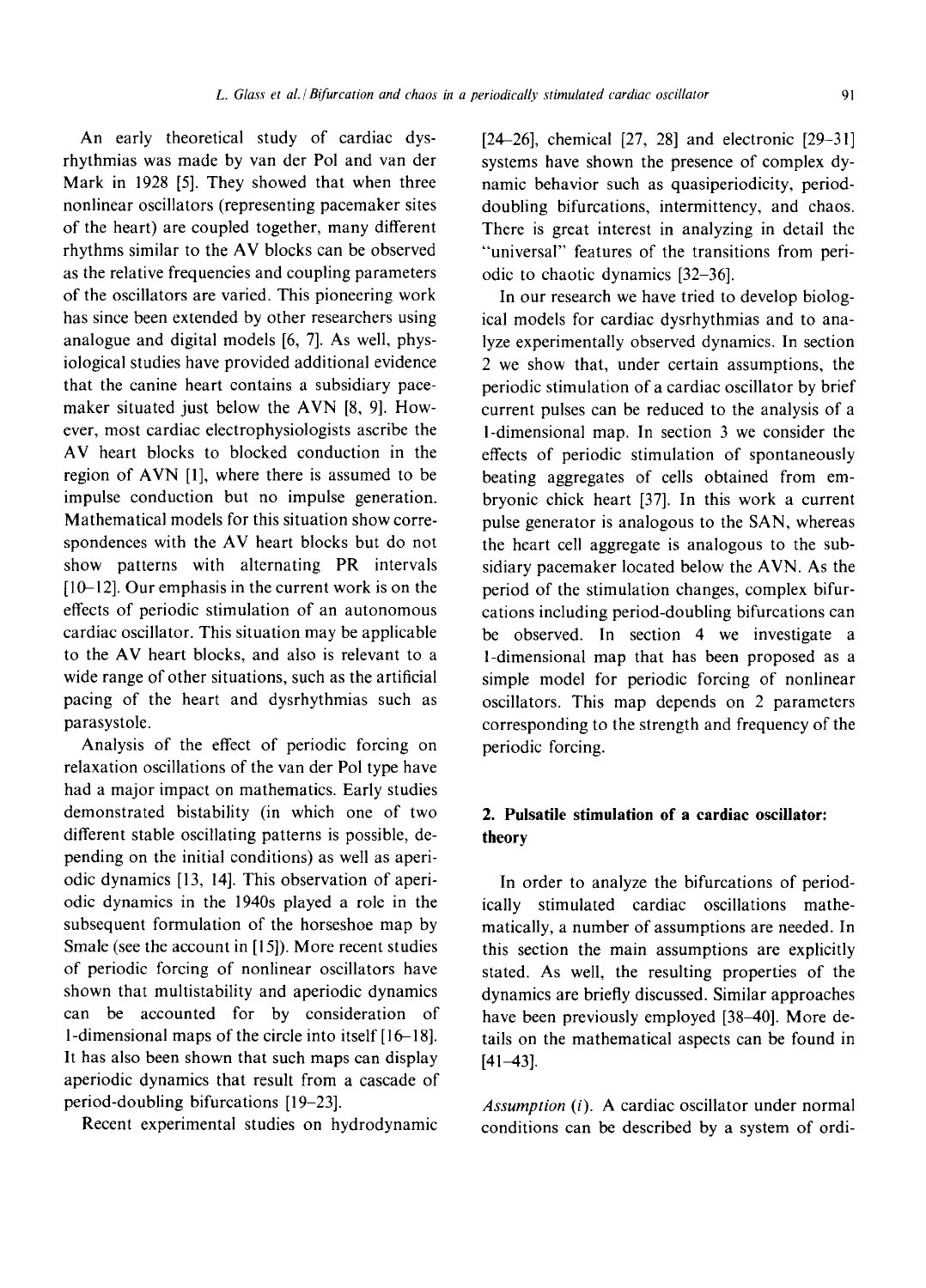nary differential equations with a single unstable steady state and displaying an asymptotically stable limit cycle oscillation which is globally attracting except for a set of singular points of measure zero.

Assume the limit cycle has period  $T_0$  and that we start with initial conditions  $x(t = 0) = x_0$ , with  $x_0$ being an arbitrary point on the limit cycle. Set the phase of  $x_0$  to be zero. Then the phase of the point  $x(t)$  is defined to be  $t/T_0$  (mod 1). Thus, a phase  $\phi(0 \le \phi < 1)$  can be assigned to every point on the limit cycle. The eventual phase of points in the basin of attraction of the cycle can now be defined. Let  $x(t = 0)$  and  $x'(t = 0)$  be the initial conditions of a point on the cycle and a point not on the cycle respectively, and  $x(t)$ ,  $x'(t)$ , be the coordinates of the trajectories at time t. If  $\lim_{t\to\infty} d(x(t))$ ,  $x'(t) = 0$ , where d is the Euclidean distance, then the eventual phase of  $x'(t = 0)$  is the same as the phase of  $x(t = 0)$ . A locus of points all with the same eventual phase is called an isochron. If the equations describing the system are of dimension 2, then there must be at least one singular point at which the eventual phase is not defined (fig. 2). If the system of equations is of order greater than 2, then there must exist a set of dimension  $\geq 1$ consisting of points where the eventual phase is not defined [41-43].

Consider the effect of delivering a stimulus starting at a time when the oscillator is at some (old) phase  $\phi$  ( $0 \le \phi < 1$ ). In general, at the end of the perturbation, the orbit will lie on a different iso-



Fig. 2. Phase space of a 2-dimensional nonlinear oscillator. The solid oriented closed curve is the limit cycle, while the dashed curves represent isochrons. The point in the center is an equilibrium point, and therefore is phaseless and does not lie on any isochron.

chron of (new) phase  $\theta$ . Then

$$
\theta = g(\phi),\tag{1}
$$

where the function  $g$  depends on the stimulus amplitude and duration. The function  $g$  is often called the phase transition curve (PTC) [42]. Note that there can also be a stimulus which will perturb the oscillator to a phaseless point.

*Assumption (ii).* Following a short perturbation, the time course of the return to the limit cycle is much shorter than the spontaneous period of oscillation or the time between periodic pulses.

This assumption allows one to measure the PTC for the cardiac preparation and use the experimentally measured PTC to compute the effects of periodic stimulation. Assume that one of the variables in the system is experimentally measurable. Define a reference or marker event to be a particular point on the waveform (e.g. the maximum value attained). The time between two consecutive marker events of the spontaneous cycle is the period  $T_0$  of the oscillation. Fig. 3A shows the situation schematically. A stimulus (which we assume is a delta function) is delivered at a time  $\delta$ following the preceding spontaneous event. The duration  $T$  of the perturbed cycle is the time from the event preceding the stimulus to the event immediately subsequent to the stimulus. Note that due to fast relaxation back to the limit cycle, the post-stimulus cycles are approximately of duration  $T<sub>0</sub>$ . Thus, essentially all of the eventual phase shift occurs within the perturbed cycle. Therefore

$$
T/T_0 = 1 + \phi - \theta,\tag{2}
$$

where  $\phi = \delta/T_0$  (fig. 3B). Since T can be experimentally measured for a given  $\phi$ , and  $T_0$  is known, the PTC can be determined (fig. 3C).

Now consider the effects of periodic stimulation with a time  $\tau$  between successive stimuli. Calling  $\phi_i$ (mod 1) the phase of the oscillator immediately before the ith stimulus we obtain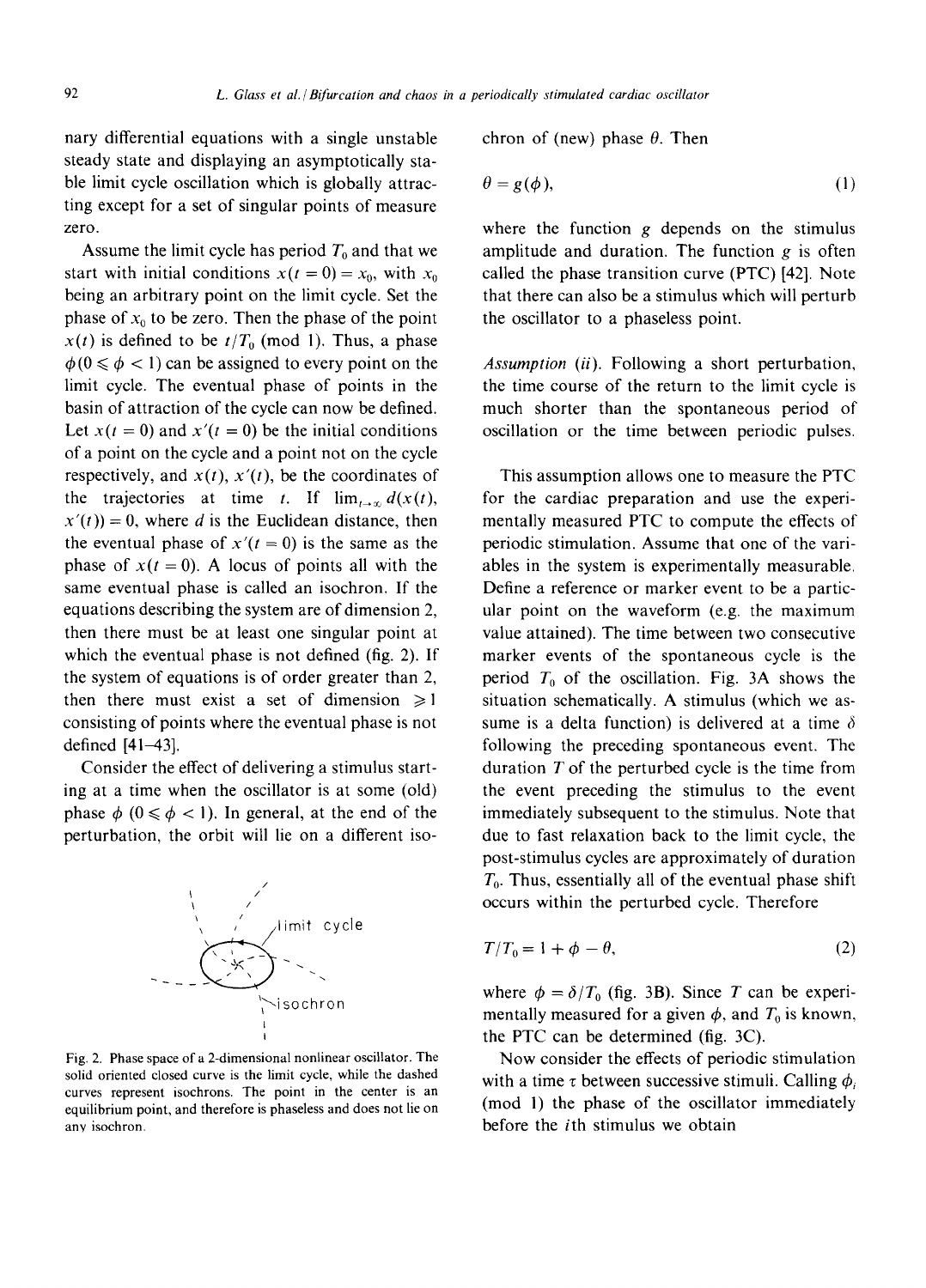

Fig. 3. (A) Schematic diagrams illustrating the effect of perturbation of a limit cycle oscillator by a single impulse. The vertical lines represent the occurrence of a marker event (see text). The spontaneous time between marker events (the period of the limit cycle) is denoted by  $T_0$ . A stimulus is delivered at a time  $\delta$  after a marker event, causing a change in the cycle length from  $T_0$  to T. The durations of the cycles following the perturbed cycle are all very close to  $T_0$ . (B) The normalized perturbed interbeat interval  $T/T_0$  plotted as a function of the old phase  $\phi = \delta/T_0$ . (C) The new phase-old phase curve (phase transition curve or PTC) computed from (B) using eq. (2). In part (i) of (B) and (C), the stimulus is weak enough to produce type 1 phase resetting, while in (ii) it is sufficiently strong to result in type 0 behavior. The curves of (B) and (C) are taken from a very simple limit cycle model [19].

$$
\phi_{i+1} = f(\phi_i) = g(\phi_i) + \tau/T_0,
$$
\n(3)

where  $g(\phi)$  is the experimentally determined PTC for that stimulus strength and  $g(\phi + j) = g(\phi) + j$ for  $j$  an integer. Eq. (3) represents a first return or Poincaré map. Starting from an initial phase  $\phi_0$ , one can iterate eq. (3) to generate a sequence  $\phi_0$ ,  $\phi_1 = f(\phi_0), \ldots, ~\phi_N = f(\phi_{N-1}) = f^N(\phi_0).$  If

$$
\begin{array}{l}\n\phi^*_N \text{(mod 1)} = \phi^*_0 \text{(mod 1)},\\ \n\phi^*_i \text{(mod 1)} \neq \phi^*_0 \text{(mod 1)}, \quad 1 \leq i < N,\n\end{array} \tag{4}
$$

then  $\phi_0^*$  is said to be a fixed point of period N and

 $\phi_0^*, \phi_1^*, \ldots, \phi_{N-1}^*$  is a cycle of period N. The cycle is stable if

$$
\left| \left( \frac{\partial f^N}{\partial \phi_i} \right)_{\phi_i = \phi_0^*} \right| = \prod_{j=0}^{N-1} \left| \left( \frac{\partial f}{\partial \phi_i} \right)_{\phi_i = \phi_j^*} \right| < 1. \tag{5}
$$

If an extremum of the function  $f$  is a point on a cycle, the slope computed from eq. (5) equals zero, and the cycle is called a superstable cycle. A stable cycle of period N corresponds to stable  $N: M$  phase locking with

$$
M = \sum_{i=1}^{N} [g(\phi_i^*) - \phi_i^* + \tau/T_0].
$$
 (6)

The rotation number is defined as

$$
\rho = \lim_{i \to \infty} \frac{\phi_i - \phi_0}{i}.
$$
\n(7)

For stable *N:M* phase locking the rotation number is rational,  $\rho = M/N$ . In section 3 we use eq. (3) to predict the properties of the periodically stimulated cardiac preparation. The observation of good agreement between the theoretical predictions and experimental observations provides a posteriori justification for assumption (ii). However, a careful experimental and theoretical analysis of the consequences of the breakdown of assumption (ii) has not yet been performed.

*Assumption (iii).* The topological characteristics of the PTC change in stereotyped ways as the stimulus strength increases.

As a consequence of assumption (i) the PTC is a continuous map of the unit circle into itself  $g: S^1 \rightarrow S^1$ . The topological degree (or winding number) of g is the number of times  $\theta$  traverses the unit circle as  $\phi$  traverses the unit circle once. At zero perturbation strength  $\theta = \phi$  so that by continuity the PTC is a monotonic map of degree 1 for sufficiently small perturbation (fig.  $3C(i)$ ). As the stimulus strength increases from zero, our experimental studies seem to indicate that the PTC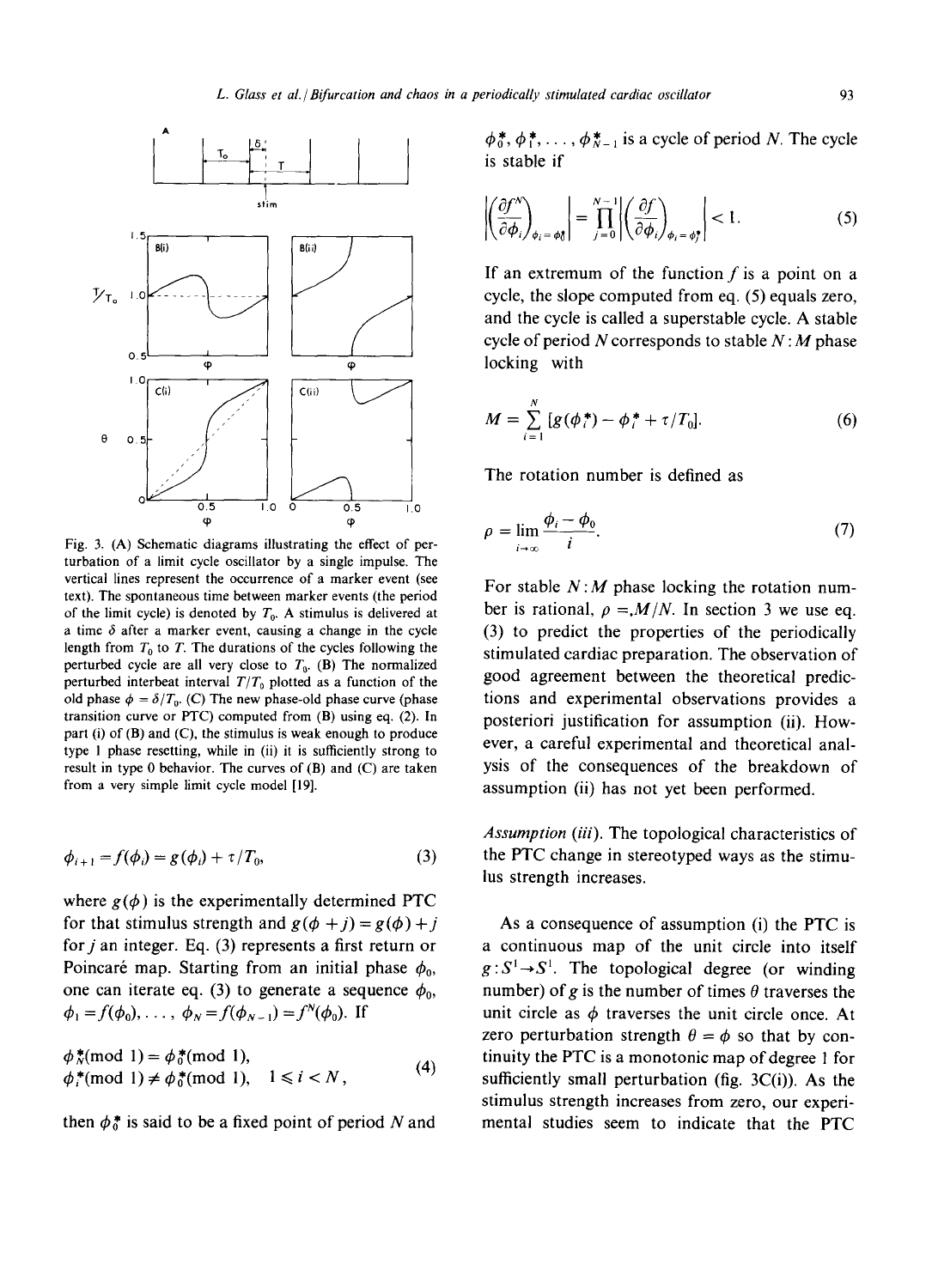remains of degree l, but undergoes a transition from a monotonic to a non-monotonic function. Winfree [43] has given evidence that at high stimulus strength the PTCs for neural and cardiac oscillators can be of degree zero and therefore non-monotonic (fig.  $3C(ii)$ ). We conjecture that as stimulus strength increases the PTC for biological oscillators will, provided assumption (i) is satisfied, in general undergo the sequence of transitions

degree 1 (monotonic) $\rightarrow$ degree 1 (nonmono $tonic) \rightarrow degree 0.$ 

We have previously considered the case of a model oscillator in which, as the stimulus strength is increased, the PTC undergoes a direct transition from degree 1 (monotonic) to degree 0 [19]. In section 4 we consider the properties of a simple model of phase locking in which the PTC undergoes a transition from degree 1 (monotonic) to degree 1 (non-monotonic).

## **3. Pulsatile stimulation of a cardiac oscillator: experiment [37]**

As an application of the theory presented in section 2, we consider the effects of single and periodic stimulation of spontaneously beating aggregates of cells taken from the ventricles of 7-day-old embryonic chick heart. Spheroidal aggregates (100-200  $\mu$ m in diameter) of electrically coupled cells were maintained in tissue culture [44, 45]. Each aggregate beats spontaneously with a period between 0.4 and 1.3 sec. Cells within a single aggregate are very nearly isopotential [46]. The voltage difference across the cell membrane is measured using a glass microelectrode filled with KCI, inserted into one cell of a beating aggregate. Current pulses are delivered through the same microelectrode.

In Fig. 4 are shown the effects of brief injection of current at different phases ( $\phi = \delta/T_0$ ) of the cardiac cycle (for two different current strengths). Note that at the higher current strength there is a



Fig. 4. Transmembrane voltage recorded from an aggregate. The uppermost tracings each show one cycle of spontaneous activity. The left and fight panels show the effects of delivering 5 nA and 8 nA constant current pulses (20 msec duration) at different coupling intervals. The coupling interval  $\delta$  is the time to the beginning of the stimulus from the upstroke of the immediately preceding action potential. The perturbed interbeat interval is denoted by T. Note that as the stimulus intensity is increased from 5 nA to 8 nA, the transition from prolongation to shortening of the perturbed cycle becomes more abrupt and occurs at a shorter coupling interval. The interbeat interval of the cycle following the perturbed cycle is almost equal to the control interbeat interval in the three traces of the right-hand panel that show such cycles.

very rapid change in the perturbed interbeat interval T for stimuli delivered at times from 150 ms to 170ms into the cycle. One expects, based on theoretical considerations that the plot of  $T$  versus  $\phi$  can be discontinuous for sufficiently high current strengths [42]. From experiments, it is difficult (and perhaps impossible) to establish whether such curves are indeed discontinuous.

Using the  $T/T_0$  data obtained from the single pulse perturbation experiments (fig. 5C) and eq. (2), it is possible to construct the return map given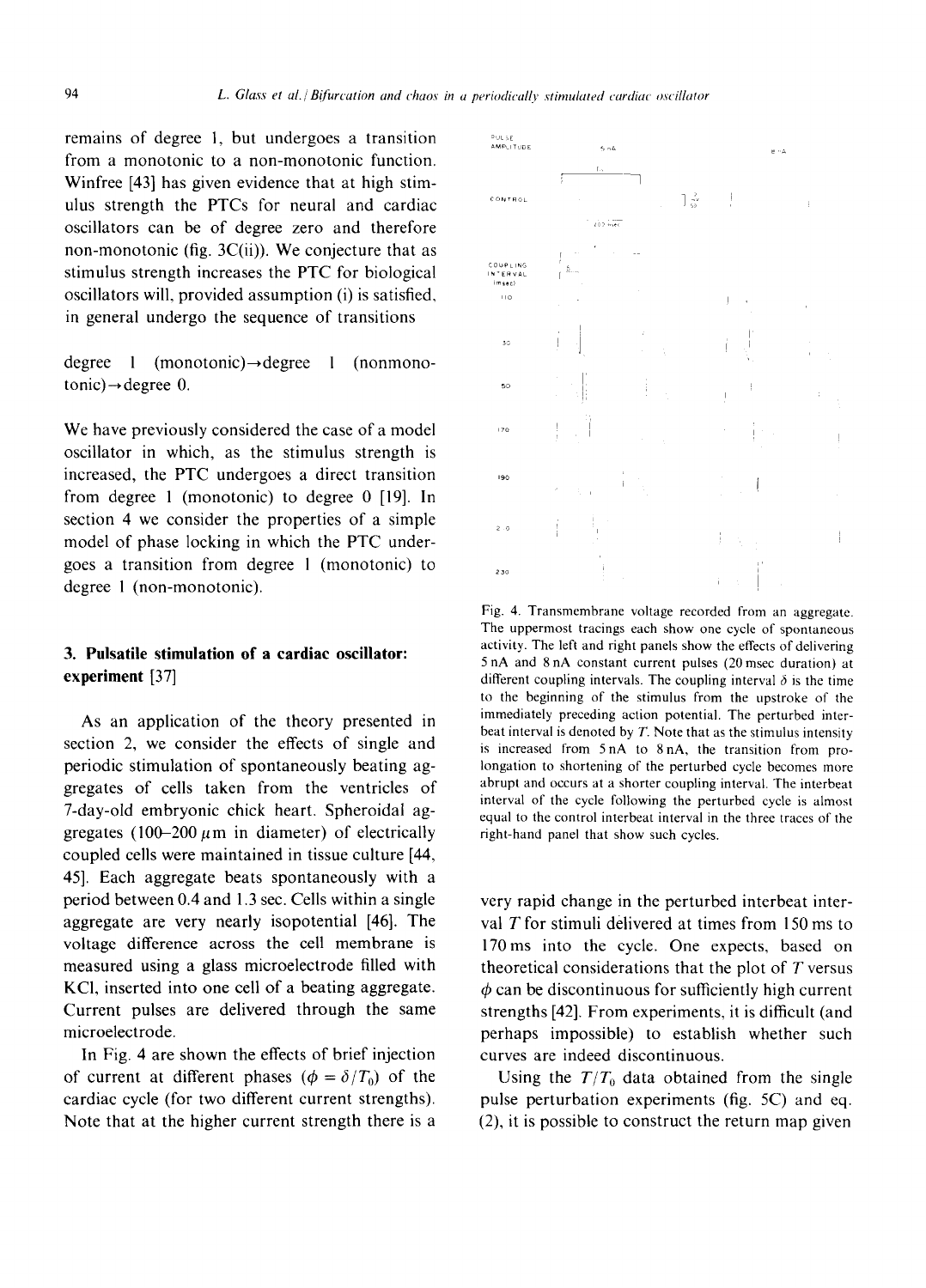

Fig. 5. (A) Transmembrane potential from an aggregate as a function of time, showing spontaneous electrical activity and the effect of a 20 msec, 9 nA depolarizing pulse delivered at an interval of 160 msec following the action potential upstroke. In (B to D), parts (ii) show results from this aggregate (aggregate 2), while parts (i) are from aggregate 1, taken from a different culture. (B) Membrane voltage as a function of phase  $\phi$ ,  $0 \le \phi < 1$ . (C) Phase-resetting data, showing the normalized length  $T/T_0$  of the perturbed cycle as a function of  $\phi$ . (i) Pulse duration 40msec, pulse amplitude 5 nA; (ii) pulse duration 20 msec, pulse amplitude 9 nA. For approximately  $0.4 < \phi < 1.0$  the action potential upstroke occurs during the stimulus artifact and hence the perturbed cycle length cannot be exactly determined. The dashed line represents a linear interpolation that approximates the data. During collection of these data, the average control interbeat intervals  $(\pm 1)$  standard deviation) were (i)  $\Gamma_0 = 515 \pm 5.7$  msec and (ii)  $\Gamma_0 = 434 \pm 5.5$  msec. (D) Poincaré maps computed from eq. (3) and the data in fig. 5C; (i)  $\tau = 250$  msec, (ii)  $\tau = 480$  msec. The dashed line represents a linear interpolation used in iterating the Poincaré map; the solid line through the data points is a quartic fit for  $0.22 < \phi_i < 0.37$ . Reprinted from [37] with permission.

by eq. (3). Examples of return maps from two different aggregates are shown in fig. 5D. Using eqs.  $(3)–(5)$ , the experimentally derived return

maps can be iterated to compute the response to periodic stimulation. The numerically predicted phase locking regions (fig. 6B) are compared with experimental observations (fig. 6A). In fig. 6C are shown the stable phases in the period-doubling zone.

Representative traces of microelectrode recordings at different stimulation frequencies are shown in fig. 7. Regular and irregular dynamics theoretically predicted in fig. 6 were observed. Notice that in fig.  $7C(i)$  (aggregate 1) there is a spontaneous change from 1:1 to 2:2 phase locking at a stimulation period of 550 ms. Stimulation of the second aggregate at a period of 490 ms produced both 4:4 and irregular patterns (fig. 7C(ii) and fig.  $7C(iii)$  respectively). Computations show that 2:2 and 4:4 phase-locking as well as chaotic dynamics are predicted in the range 460-490 ms for this aggregate (fig. 6C).

There are several reasons to expect discrepancies between the theoretically predicted and experimentally observed dynamics. First, assumption (ii) in section 2 is not strictly satisfied since there can be slight changes in the rate of the preparation for several beats following the injection of a single stimulus. The following two additional physiological considerations are also important:

i) *There is biological "'noise" intrinsic to the experimental preparation as well as environmental "noise" which is not accounted for in the theory.* Although the fluctuations in interbeat interval in the absence of stimulation are comparatively small, some of the experimentally observed irregular patterns may not be due to intrinsic aperiodicity in the dynamical system itself, but rather to the effects of biological "noise" generated within the preparation or environmental "noise" arising from fluctuating ambient conditions. In addition, some of the irregularity in deterministically aperiodic patterns (such as that shown in fig. 7C (iii) which is ascribed to "chaotic" dynamics arising out of a cascade of period-doubling bifurcations) may well be accounted for by "noise". Additional analysis is needed to determine the effect of "noise" on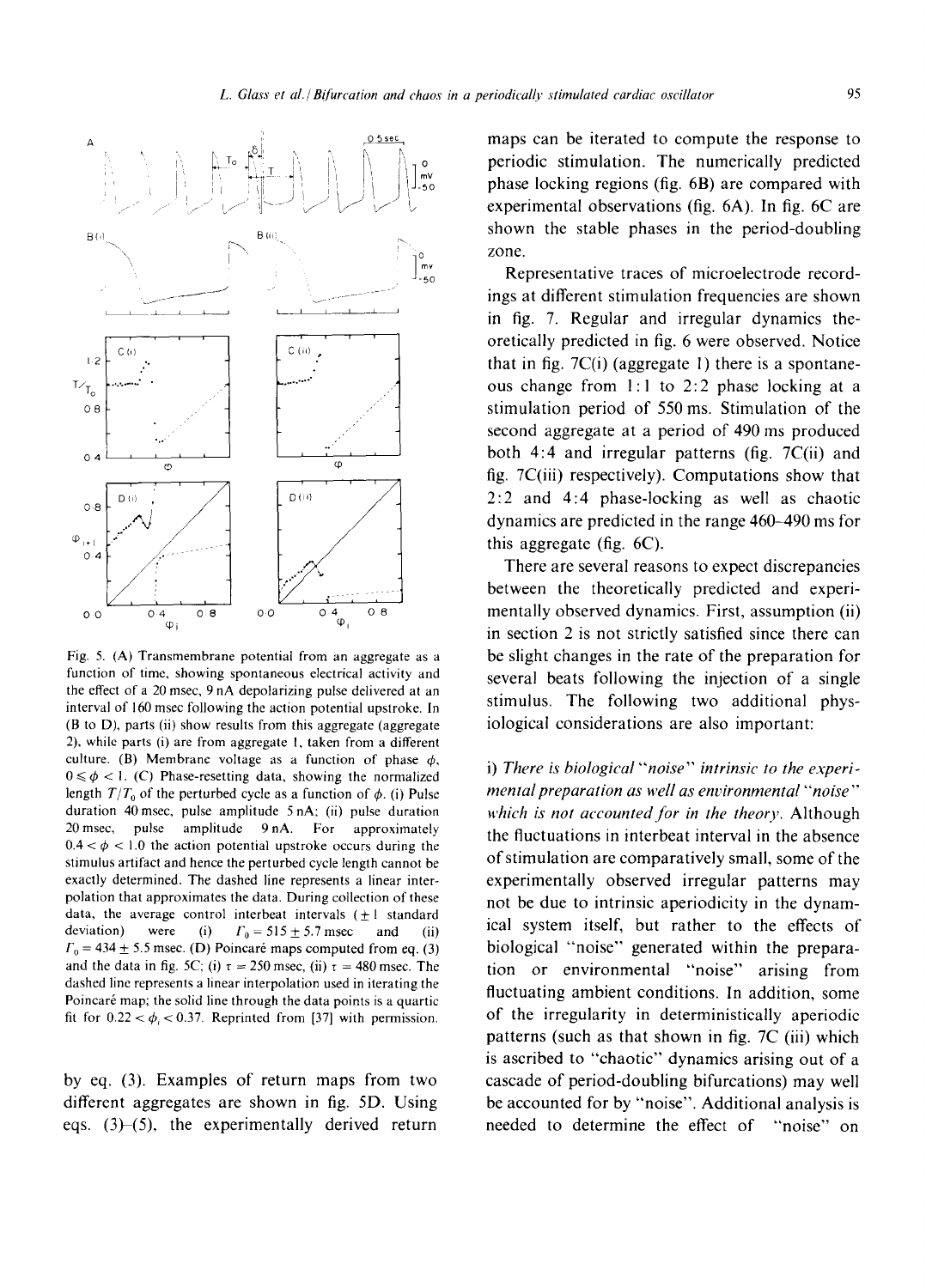

 $\tau$  (msec)

Fig. 6. Experimentally determined and theoretically computed responses to periodic stimulation of period  $\tau$  with the same pulse durations and amplitudes as in fig. 5C. Parts (i) refer to aggregate 1, parts (ii) to aggregate 2. (A) Experimentally determined dynamics: there are three major phase-locking regions (2:1, 1:1, 2:3) and three zones of complicated dynamics labelled  $x$ ,  $\beta$  and  $\gamma$ . (B) Theoretically predicted dynamics; note agreement with (A). (C) Theoretically predicted dynamics in zone  $\beta$ : curves give phase or phases in the cycle at which the stimuli fall during  $1:1, 2:2$  and  $4:4$  locking; stippled regions show the range of phases in which the stimulus falls during irregular dynamics. Reprinted from [37] with permission.

"chaos" and thus to determine the extent to which "noise" is implicated in generating the irregular dynamics experimentally observed.

ii) *Prolonged periodic stimulation of the aggregate changes the properties of the aggregate.* Following a long period of periodic stimulation with 1:1 synchronization at frequencies higher than the intrinsic aggregate beating frequency, the cessation of stimulation leads to a transient slowing of the beat rate below the control value ("overdrive suppression"). Conversely, after a period of "underdrive", "underdrive acceleration" occurs during the post stimulation recovery period [47]. The spontaneous transition from 1:1 to 2:2 phase locking observed in fig. 7C(i) during stimulation at a fixed frequency could arise from an increase in the intrinsic frequency of the aggregate secondary to underdrive.

Despite these considerations, there is good agreement between theory and experiment. However, probably as a consequence of "noise", we have not been able to observe phase locking patterns which are theoretically computed to extend over small regions of parameter space [48-50]. Consequently, experimental observation of the Feigenbaum constant, such as has been performed in periodically forced electronic oscillators [30, 31] and in experiments on turbulence [25] will be exceedingly difficult in this and other biological preparations. On the other hand, biological preparations may be ideal systems to analyze the effects of "noise" in systems which would be predicted to be deterministically "chaotic" in the absence of noise [51].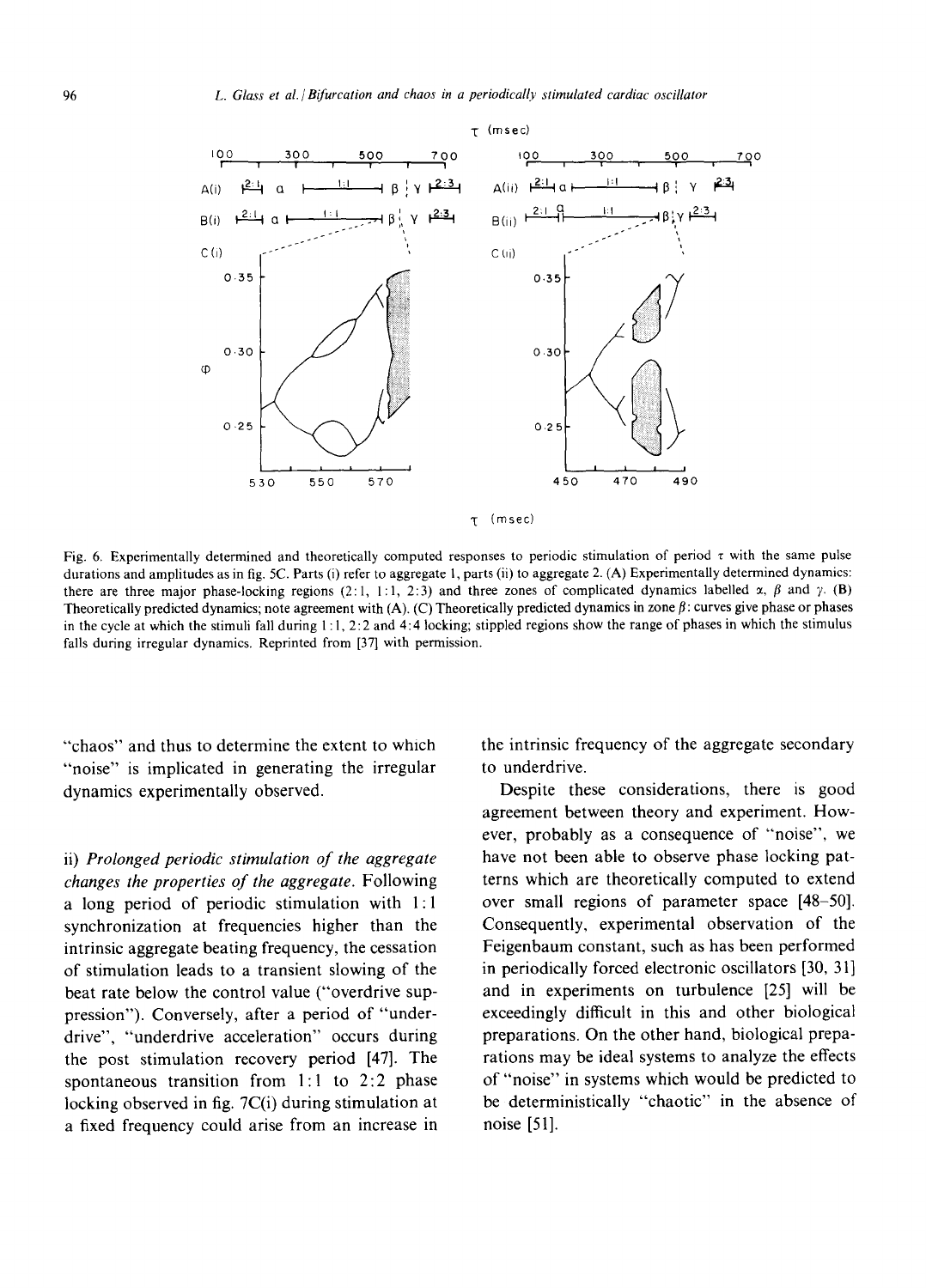

Fig. 7. Representive transmembrane recordings from both aggregates showing the effects of periodic stimulation with the same pulse durations and amplitudes as in fig. 5C. (A) Stable phase-locked patterns: (i) 2:1 (aggregate 1,  $\tau = 210$  ms); (ii) 1:1 (aggregate 2,  $\tau = 240$  ms); (iii) 2:3 (aggregate 2,  $\tau = 600$  ms). (B) Dynamics in zone  $\alpha$ : irregular dynamics displaying the Wenckebach phenomenon (aggregate 1,  $\tau = 280$  ms). (C) Dynamics in zone  $\beta$ : (i) 1:1 phase locking spontaneously changing to 2:2 phase locking (aggregate 1,  $\tau = 550$  ms). During 2:2 phase locking there are two distinct phases of the cycle at which the stimuli fall. (ii)  $4:4$  phase locking (aggregate, 2,  $\tau = 490$  ms). There are four distinct phases of the cycle at which the stimuli fall. (iii) Irregular dynamics with one action potential in each stimulus cycle (aggregate 2,  $\tau = 490$  ms). There is a narrow range of phases in which the stimuli fall. (D) Dynamics in zone  $\gamma$ : irregular dynamics displaying escape or interpolated beats (aggregate 2,  $\tau = 560 \text{ ms}$ ). Reprinted from [37] with permission.

### **4. A model map [22,** 23]

Numerical computation of phase locking using the experimentally determined Poincaré map has shown complex bifurcations. In this section we discuss the possibility that a large topological class of maps might display the same bifurcation structure as the experimentally determined maps. Such behavior may be anticipated since the bifurcations for the one parameter map of the interval into itself with a single maximum are largely independent of the functional form of the map [32, 33].

Consider the map given in eq. (3) where  $g(\phi)$  is a continuous function defined on the real line and  $deg[g(\phi)$  (mod 1)] = 1. Assume there is a single maximum at  $\phi_{\text{max}}$  and a single minimum at  $\phi_{\text{min}}$  in the interval [0, 1] (fig. 5D(i)). Let  $\phi_i = H_i(\tau)$  where the  $H_i(\tau)$  are functions found by iterating eq. (3) from  $\phi_0 = \phi_{\text{max}}$ . For j an integer,  $g(x + j) =$  $g(x) + j$ , and

$$
H_N(j) - H_N(j-1) = N.
$$
 (8)

There will be a superstable cycle for each value of  $\tau$  for which  $\phi_0$  (mod 1) =  $H_N(\tau)$  (mod 1). Since  $H_N(\tau)$  (mod 1) equals any fixed value between 0 and 1 at least N times as  $\tau$  varies from  $j - 1$  to j, there will be a minimum of  $N$  superstable cycles associated with  $N$  different rotation numbers occurring at  $N$ distinct values of  $\tau$ . The iterates of the minimum also give rise to superstable cycles. Consequently, *there will be at least two values of z at which there exist superstable cycles for each rational rotation number* [22]. This fixed point theorem does not depend on the functional form of g.

The l-dimensional, two parameter map

$$
\phi_{i+1} = f(\phi_i) = \phi_i + b \sin 2\pi \phi_i + \tau,\tag{9}
$$

where  $b$  is a real number has recently been discussed by several workers as a model for periodically forced nonlinear oscillators [22, 23, 35, 36, 40]. For  $b < 1/2\pi$ ,  $f(\phi_i)$  is a monotonic function and it is known from early studies that the rotation number is a monotonic function of  $\tau$  and that only periodic and quasiperiodic dynamics exist [52]. In addition, recent studies have described the application of renormalization methods to analyze the dynamics for  $0 < b \leq 1/2\pi$  [35, 36]. We primarily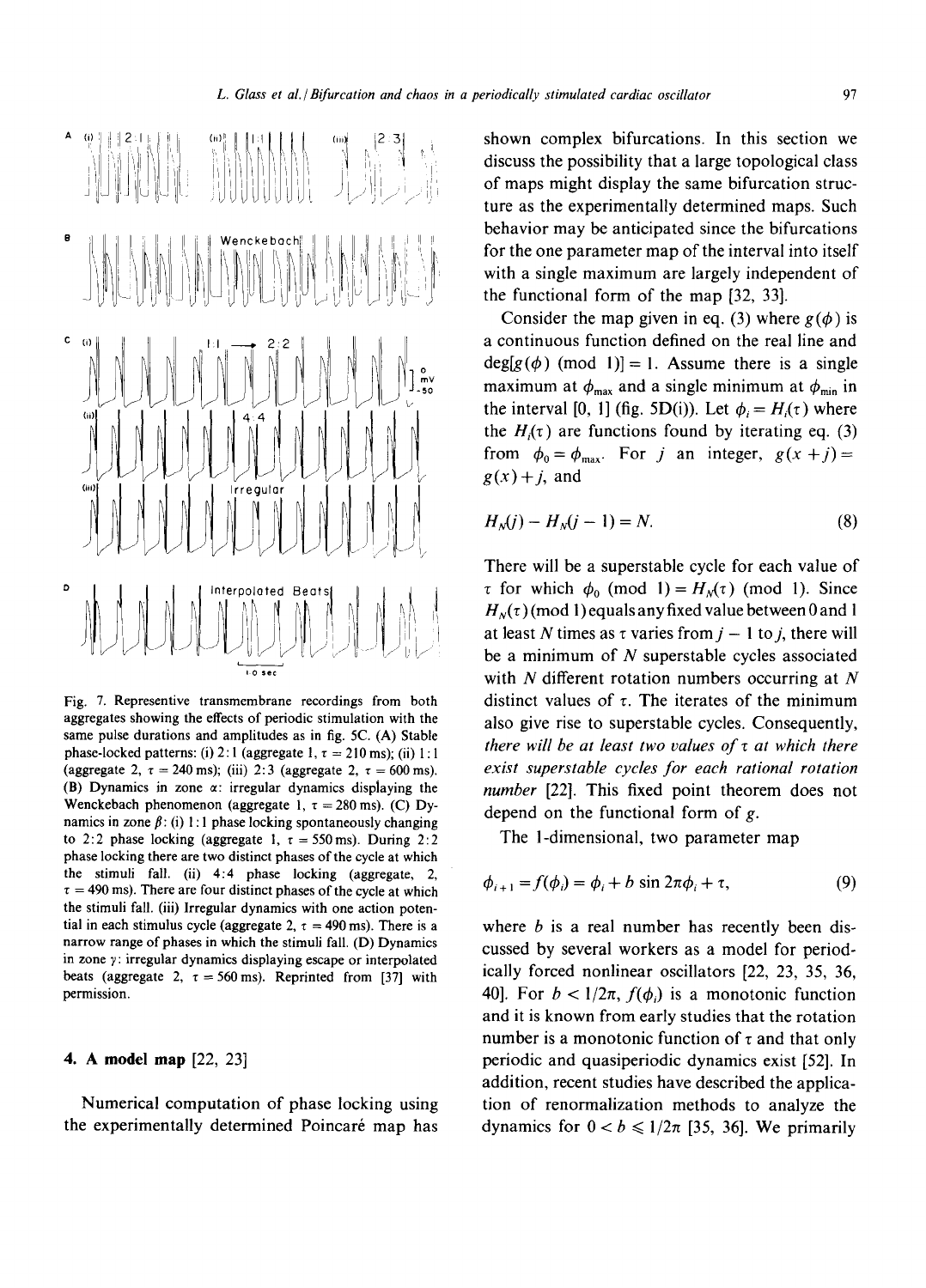consider the dynamics for  $b > 1/2\pi$  [20-23]. In this region  $f(\phi)$  is not monotonic.

For eq. (9) it is straightforward to show that there exists a stable fixed point of period 1 at

$$
\phi^* = \frac{1}{2\pi} \sin^{-1} \left( \frac{1-\tau}{b} \right) \tag{10}
$$

(corresponding to 1:1 phase locking) for

$$
(1 - \tau)^2 < b^2 < (1 - \tau)^2 + \pi^{-2}.
$$
 (11)

The stable period 1 orbit appears via a tangent bifurcation  $(\partial f/\partial \phi)_{ab} = 1$  at  $b = 1 - \tau$  and loses its stability via a period-doubling bifurcation  $(\partial f/\partial \phi)_{\phi^*} = -1$  at  $b = |(1 - \tau)^2 + \pi^{-2}|^{1/2}$ . In addition, for  $\tau = 1$  it is easy to compute that there is a further bifurcation to two stable period 2 orbits with rotation number 1 (2:2 phase locking) at  $b = 0.5$  and a bifurcation to two stable period 4 orbits (4:4 phase locking) at  $b = (0.25 + 1/2\pi^2)^{1/2}$ . For  $\tau = 1.5$  there is a period-doubling bifurcation from a period 2 cycle (2:3 phase locking) to a period 4 cycle (4:6 phase locking) at  $b = \pi^{-1}2^{-1/2}$ .

Further results on the boundaries of the phase locking zones were obtained by numerical analysis. The Poincaré map in eq. (9) was numerically iterated from different  $\phi_0$  at many points in the  $(b, \tau)$  parameter space. The results are shown in fig. 8. For many regions in the parameter space there is bistability in that one of two stable cycles is asymptotically reached depending on the initial condition  $\phi_0$ . In addition, evidence for chaotic dynamics (a positive Lyapunov number) was found [23].

The I: 1 phase locking region arises by a tangent bifurcation along one boundary and is lost via a period doubling bifurcation along the other boundary. Consequently, since the slope of the period 1 cycle is a continuous function of b and  $\tau$ , there must be a locus of points with period 1 along which the slope is equal to zero. Along the locus, the maximum (or minimum) of the Poincaré map will be on the cycle and the cycle is called a superstable cycle. This will occur for



Fig. 8. Locally stable phase locking regions for eq. (9). The line at  $b = 1/2\pi$  separates the regions in which eq. (9) is a monotonic function on the unit circle  $(b < 1/2\pi)$  and a nonmonotonic function ( $b > 1/2\pi$ ). The widths of some of the phase locking zones (e.g. 3:4, 2:3) become so narrow as  $b$  increases that the boundaries have been collapsed into a single line in the drafting of the figure. In the non-labelled regions are phase-locked, quasiperiodic and chaotic dynamics. Slightly modified from [23] with permission.

$$
(1 - \tau)^2 + 1/4\pi^2 = b^2,\tag{12}
$$

where for  $\tau < 1$  the points defined by eq. (12) are derived from the maximum and for  $\tau > 1$  the points defined by eq. (12) are derived from the minimum.

The loci of the superstable cycles are called the skeleton [22]. In fig. 9 are shown the boundaries of the *N:M* phase locking zones  $(1 \le N \le 5)$  for  $0 < b < 1/2\pi$  and the associated skeleton for  $b > 1/2\pi$ . Fig. 10 shows the skeleton derived from the maximum  $\phi_{\text{max}}$  for  $N \leq 3$ .

A branch of the skeleton extending downwards to  $b = 1/2\pi$  is called a primary branch, and all other branches are called secondary. (This terminology is due to S. Shenker who has independently observed the following properties). Since no two branches of the skeleton derived from the maximum can intersect, and the skeleton of the 1:1 phase locking asymptotically approaches the line  $b = 1 - \tau$  the slope of all branches of the skeleton derived from the maximum must be asymptotically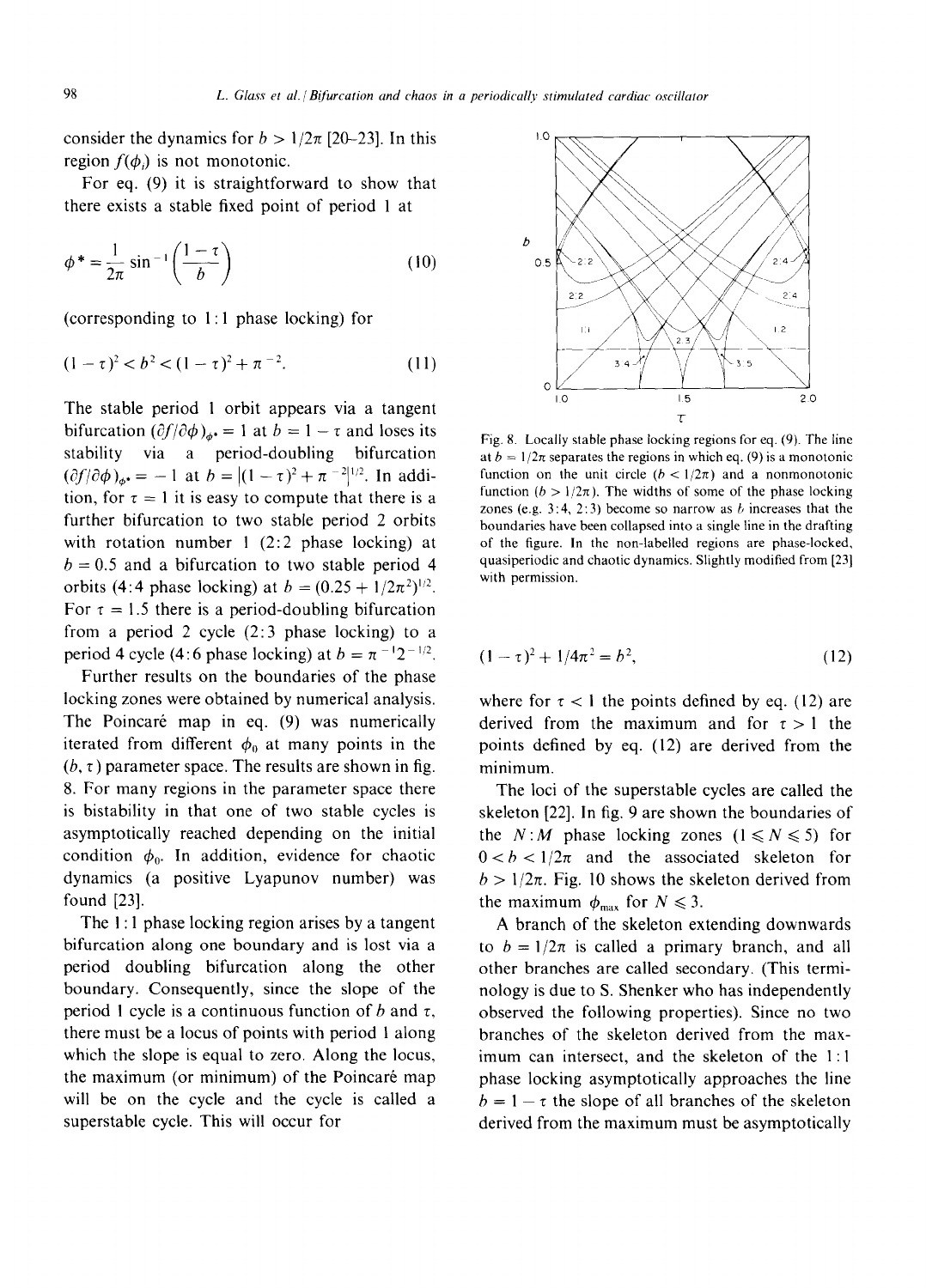

Fig. 9. The  $N: M$  phase locking regions for  $1 \le N \le 5$  for  $b < 1/2\pi$  and the associated superstable cycles for  $b > 1/2\pi$  for eq. (9). From [22] with permission.

equal to  $-1$  for sufficiently large values of b. Further, all primary branches derived from the maximum must maintain the ordering given by monotonically increasing rotation numbers for fixed b as  $\tau$  increases (fig. 10). Finally, in fig. 11, we show the skeleton of the phase locking zones up to period 4 with  $\rho = 1$ . Limited numerical analysis indicates a topologically equivalent skeleton appears in other V-shaped regions formed by the primary branches of the skeleton for each rational rotation number.

On the basis of these numerical and analytical results we have proposed the following structure for the skeleton and phase locking zones of eq. (9) [22]. Each zone of stable phase locking for  $b < 1/2\pi$  extends through  $b = 1/2\pi$  and then splits into two branches (figs. 8 and 9). In the V-shaped region of the extensions of each "Arnold tongue"



Fig. 10. The period N superstable cycles for  $1 \le N \le 3$  derived from  $\phi_{\text{max}}$  for eq. (9). There is a symmetrically located set of superstable cycles found from iteration of  $\phi_{\min}$ .



Fig. 11. Superstable cycles associated with  $N : N$  phase locking patterns,  $1 \leq N \leq 4$  (rotation number  $\rho = 1$ ). From [22] with permission.

are period-doubling bifurcations. The skeleton of the phase locking zones in each one of these V-shaped regions is topologically equivalent to the skeleton for  $\rho = 1$  (fig. 11), but with a different rotation number.

There is considerable interest in the transition from quasiperiodic to chaotic dynamics in physical systems and mathematical models [35, 36, 53]. In the current context one question is, "What happens to the quasiperiodic orbits (i.e. those with irrational rotation number) known to exist when  $b < 1/2\pi$  as b passes through the value  $b = 1/2\pi$ ?" For a map of the circle into itself, for a set of parameters for which there is bistability with two different rotation numbers, there will be initial conditions which give all intermediate rotation numbers [17]. A consequence of the bistability of the sine map for  $b>1/2\pi$  is that for  $b>1/2\pi$ orbits with a given irrational rotation number will be present in a wedge shaped region whose tip is on the line  $b = 1/2\pi$ . It should be possible to describe the aperiodic orbits associated with an irrational rotation number using techniques developed in symbolic dynamics and kneading theory [16, 17]. However, if there is bistability it is still not known if almost all points will attract to one of the two stable periodic orbits. Finally, this discussion has been concerned with analysis of l-dimensional maps. A careful analysis of the breakdown of quasiperiodic dynamics in 2-dimensional maps has shown an overlapping of Arnold tongues similar to that shown in figs. 8 and 9 [53].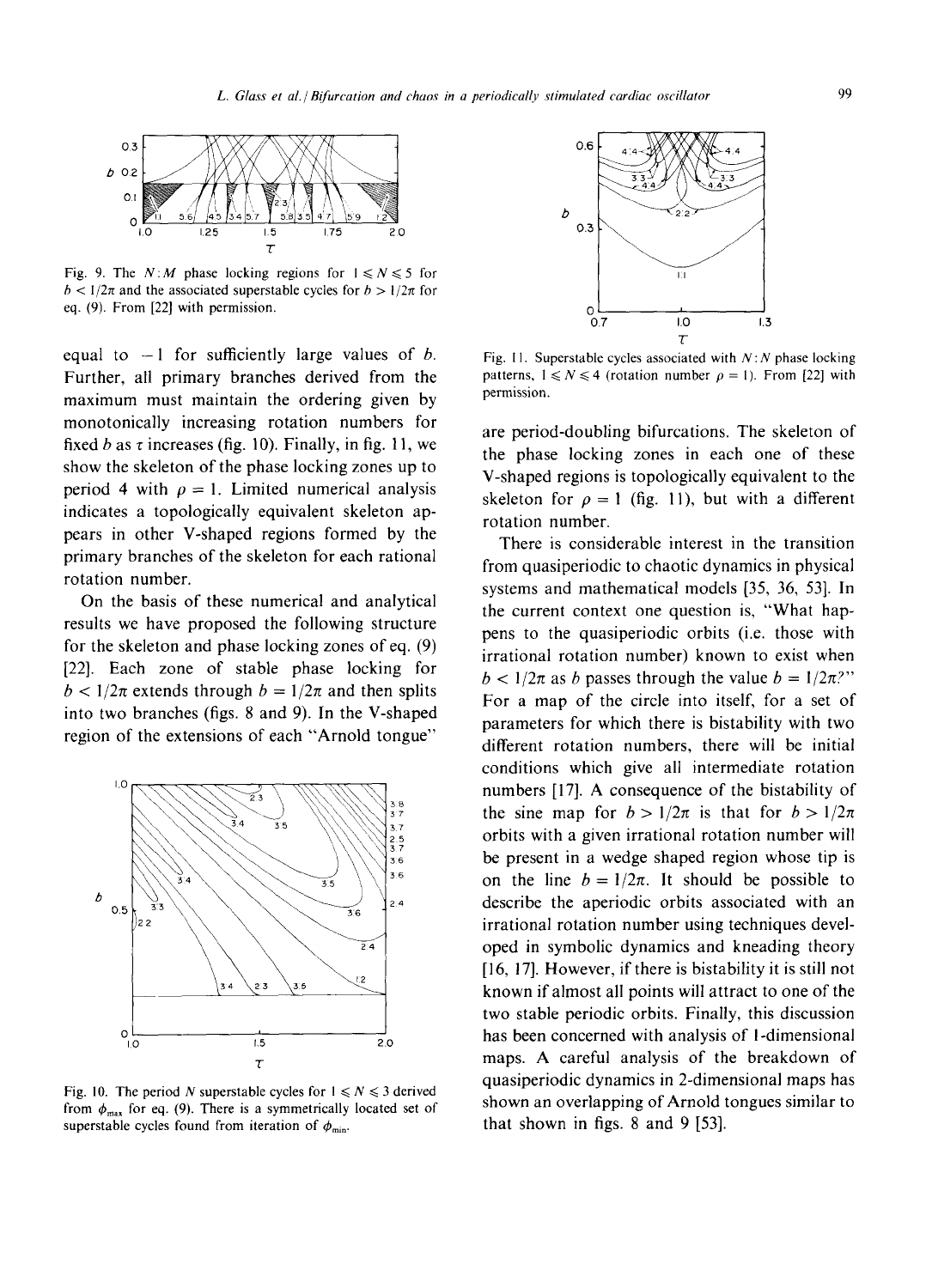## **5. Conclusions**

We have shown that the effects of periodic pulsatile stimulation of a cardiac oscillator can be analyzed by consideration of a 1-dimensional map which is obtained from experimental measurements. The dynamics in response to periodic stimulation are predicted by iterating this experimentally derived map and bear a close correspondence to the experimentally observed dynamics. In particular, stable phase locking, period-doubling bifurcations and aperiodic dynamics are all theoretically computed and experimentally observed. The experimentally observed dynamics show patterns similar to many commonly observed cardiac dysrhythmias. Furthermore, this work gives a novel perspective to some of the aperiodic cardiac dynamics clinically observed as well as uncommon phase locked rhythms such as 2:2 and 4:2 AV block. We have also analyzed the dynamics for a simple Poincaré map (the sine map in eq. (9)) and discussed period-doubling bifurcations, bistability and chaos in this model system.

Experimentally observed transitions from periodic to chaotic dynamics in physical systems can often be accounted for, at least qualitatively, by the bifurcations in simple 1- and 2-dimensional maps under parametric changes [26-29]. Unfortunately, in this work, it is not yet possible to compute from first principles the underlying maps which give a phenomenological correspondence with theory. Consequently, the study of periodic forcing of oscillations by short pulsatile inputs has advantages over other experimental techniques and may be useful in other physical systems. There are many similarities between the experimentally measured 1-dimensional map for the cardiac oscillator and the maps derived from other experimental systems [26-29]. Clearly, further work is needed to carefully probe experimentally observed dynamics in physical and biological systems and to clarify the bifurcation structure of maps which display quasiperiodic, periodic and aperiodic dynamics.

Analysis of the mathematics describing cardiac dysrhythmias has potentially rich rewards in the diagnosis and treatment of heart disease. We hope that our work will help stimulate interest in these problems by mathematicians and physicists.

### **Acknowledgments**

This research has been supported by grants from the Natural Sciences and Engineering Research Council of Canada and the Canadian Heart Foundation. MRG is a recipient of a predoctoral traineeship from the Canadian Heart Foundation. We thank John Guckenheimer, James Sethna and Scott Shenker for helpful conversations. The manuscript was partially written while LG was in residence at the Aspen Center for Physics.

#### **References**

- [1] S. Mangiola and M.C. Riota, Cardiac Arrhythmias: Practical ECG Interpretation, 2nd Edition (J.B. Lippincott, Philadelphia, 1982).
- [2] T. Lewis and G.C. Mathison, Heart 2 (1910) 47.
- [3] M. Segers, Arch. Mal. Coeur 44 (1951) 525.
- [4] R. Langendorff, Am. Heart J. 55 (1958) 181.
- [5] B. van der Pol and J. van der Mark, Phil. Mag. 6 (1928) 763.
- [6] D.A. Sideris and S.D. Moulopoulos, J. Electrocardiol. l0 (1977) 51.
- [7] C.R. Katholi, F. Urthaler, J. Macy Jr. and T.N. James, Comp. Biomed. Res. 10 (1977) 529.
- [8] F.A. Roberge, R.A. Nadeau and T.N. James, Cardiovasc. Res. 2 (1968) 19.
- [9] T.N. James, J.H. Isobe and F. Urthaler, Circ. Res. 45 (1979) 108.
- [10] M.B. Berklinblit, in I.M. Gelfand, V.S. Garfinkel, S.V. Fomin and M.L. Tsetlin (eds.), Models of the Structural -Functional Organization of Certain Biological Systems (MIT Press, Cambridge, 1971) p. 155.
- [11] H.D. Landahl and D. Griffeath, Bull. Math. Biophys. 33 (1971) 27.
- [12] J.P. Keener, J. Math. Biol. 12 (1981) 589.
- [13] M.L. Cartwright and J.E. Littlewood, J. Lond. Math. Soc. 20 (1945) 180.
- [14] N. Levinson, Ann. of Math. 50 (1949) 127,
- [15] S. Smale, The Mathematics of Time (Springer, New York, 1980) p. 147.
- [16] M. Levi, Memoirs Amer. Math. Soc. 32, Number 244 (1981).
- [17] J. Guckenheimer, in Dynamical Systems (Birkhauser, Boston, 1980) p. 115.